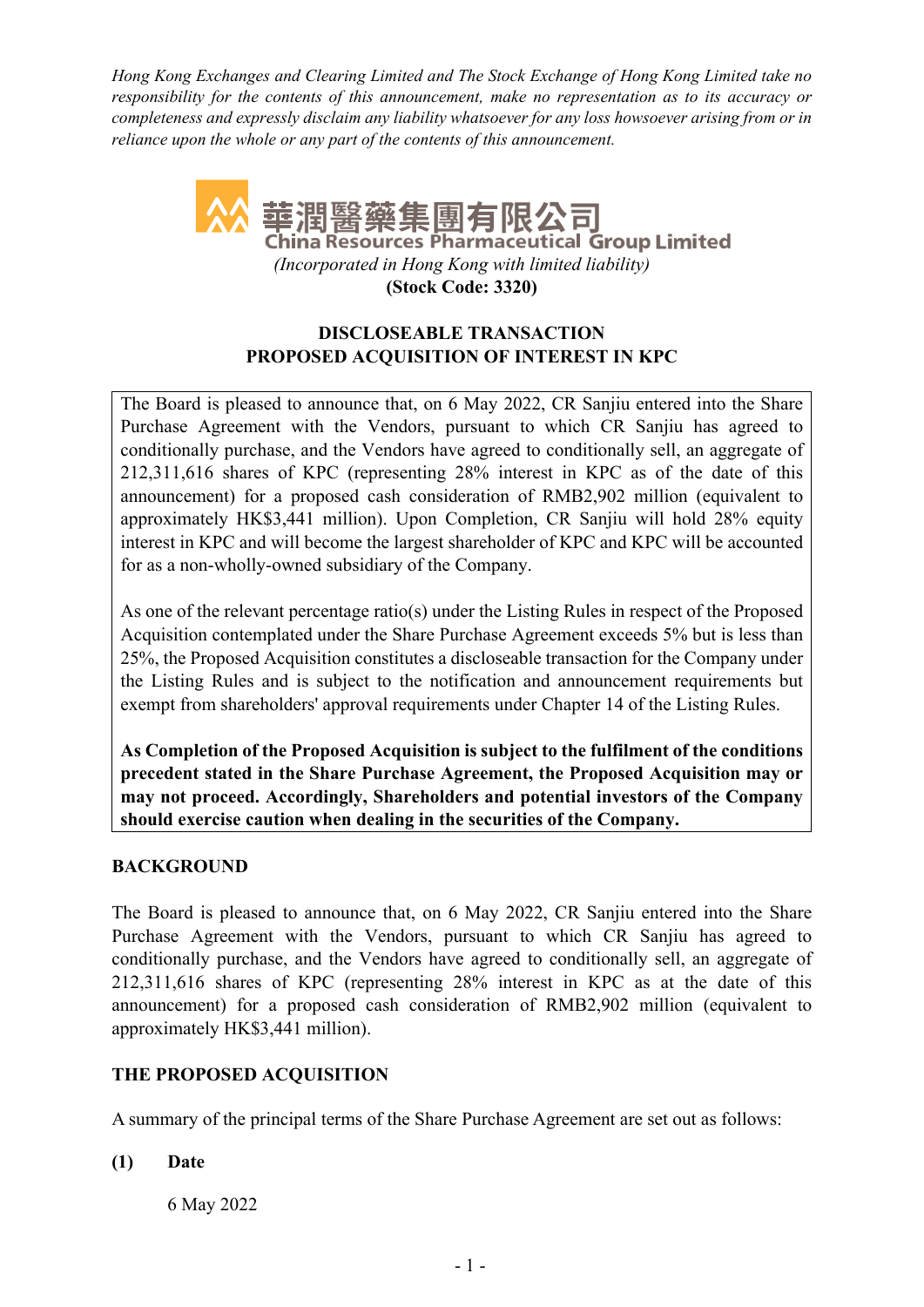# **(2) Parties**

- (a) CR Sanjiu (a non-wholly-owned subsidiary of the Company), as the purchaser;
- (b) Holley Pharmaceutical, as one of the Vendors; and
- (c) Holley Group, as one of the Vendors.

To the best of the Directors' knowledge, information and belief, and having made all reasonable enquiries, each of the Vendors and their respective ultimate beneficial owner(s) are third parties independent of the Company and its connected persons.

### **(3) Subject Matter**

Pursuant to the Share Purchase Agreement, CR Sanjiu has agreed to conditionally purchase, and the Vendors have agreed to conditionally sell, an aggregate of 212,311,616 shares of KPC (representing 28% interest in KPC as of the date of this announcement), of which (i) Holley Pharmaceutical shall transfer to CR Sanjiu 208,976,160 shares of KPC (representing 27.56% interest in KPC as of the date of this announcement) and (ii) Holley Group shall transfer to CR Sanjiu 3,335,456 shares of KPC (representing 0.44% interest in KPC as of the date of this announcement), for a proposed cash consideration of RMB2,902 million (equivalent to approximately HK\$3,441 million).

Upon Completion, CR Sanjiu will hold 28% equity interest in KPC and will become the largest shareholder of KPC and KPC will be accounted for as a non-wholly-owned subsidiary of the Company.

#### **(4) Consideration**

The total consideration for the Proposed Acquisition is proposed to be RMB2,902 million (equivalent to approximately HK\$3,441 million) (i.e., RMB13.67 per share of KPC (equivalent to approximately HK\$16.21 per share of KPC), of which (i) RMB2,856 million (equivalent to approximately HK\$3,386 million) shall be payable to Holley Pharmaceutical and (ii) RMB45.6 million (equivalent to approximately HK\$54.1 million) shall be payable to Holley Group.

The consideration for the Proposed Acquisition was determined after arm's length negotiation among the parties. Such consideration shall not be less than the lowest trading price for significant transactions of KPC quoted on the Shanghai Stock Exchange as of the date of the Share Purchase Agreement (being RMB9.69 per share), and the appraised value of total equity interest of KPC according to an asset appraisal report to be issued by an independent valuer engaged by CR Sanjiu will be taken into consideration. The final consideration payable by CR Sanjiu for the Proposed Acquisition shall be confirmed by the SASAC and the Company's ultimate controlling shareholder, China Resources Company Limited.

Payment of the consideration for the Proposed Acquisition shall be made in cash in three instalments:

(i) First instalment: 35% of the total consideration for the Proposed Acquisition (i.e., RMB1,015.7 million (equivalent to approximately HK\$1,204.3 million)) shall be made by CR Sanjiu within 15 days after the Shanghai Stock Exchange has issued its confirmation in respect of the Proposed Acquisition contemplated under the Share Purchase Agreement;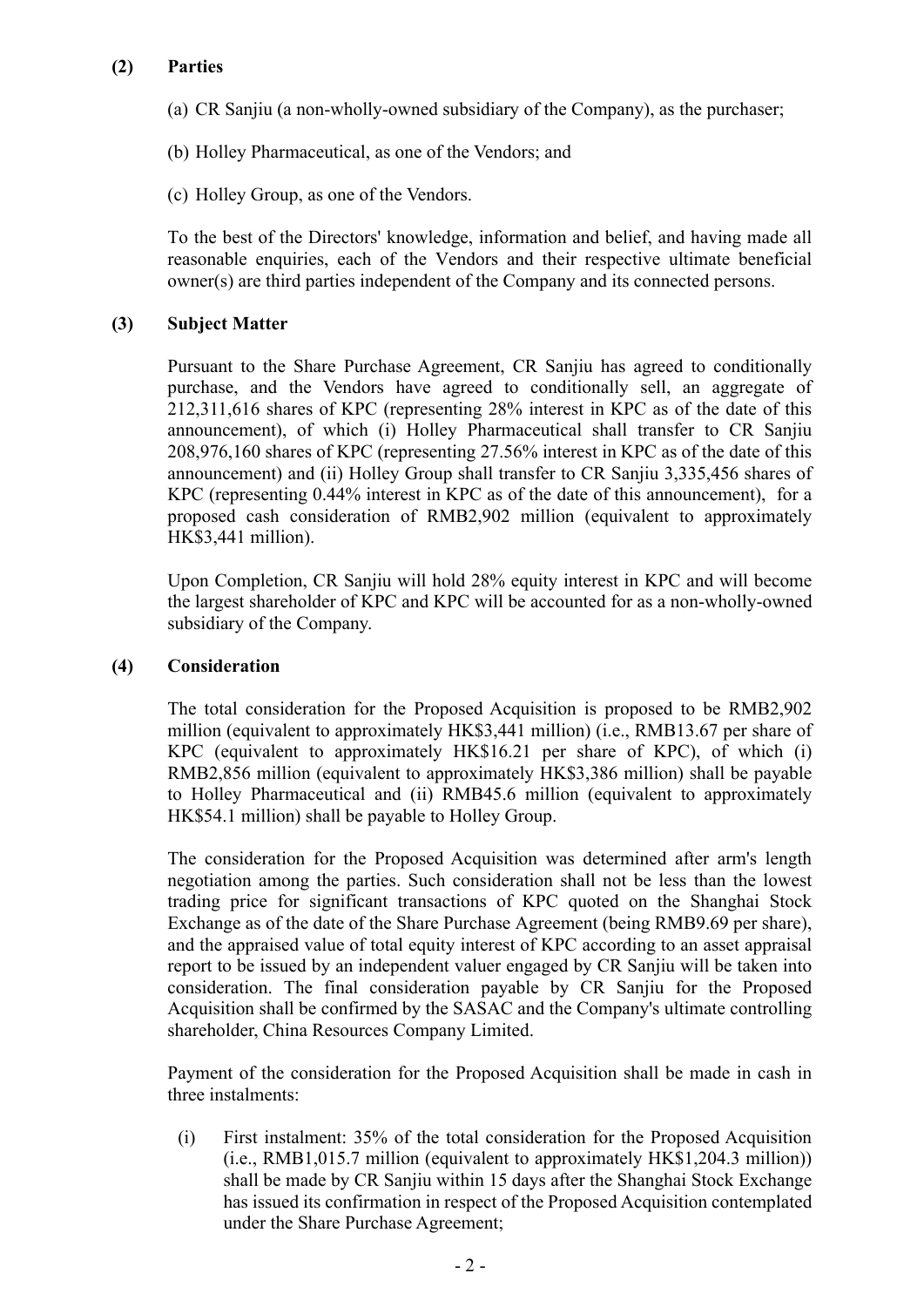- (ii) Second instalment: 55% of the total consideration for the Proposed Acquisition (i.e., RMB1,596.1 million (equivalent to approximately HK\$1,892.5 million)) shall be made by CR Sanjiu within 15 days upon completion of the registration of share transfer with the Shanghai Branch of the China Securities and Clearing Corporation Limited; and
- (iii) Third instalment: 10% of the total consideration for the Proposed Acquisition (i.e., RMB290.2 million (equivalent to approximately HK\$344.1 million)) shall be made by CR Sanjiu within 15 days after three months commencing from the Registration Date.

It is expected that CR Sanjiu will satisfy the payment of the consideration for the Proposed Acquisition by its internal resources.

### **(5) Conditions precedent**

The Proposed Acquisition by CR Sanjiu under the Share Purchase Agreement is subject to the fulfilment of certain conditions precedent, including:

- (a) the further consideration and approval by the board of directors of CR Sanjiu following the completion of the asset audit, assessment or valuation in respect of the Proposed Acquisition;
- (b) the approval by each of Holley Pharmaceutical and Holley Group in respect of the Proposed Acquisition;
- (c) the approval by each of the company and China Resources Company Limited in respect of the Proposed Acquisition;
- (d) the approval by the SASAC of the Proposed Acquisition;
- (e) the shareholders' approval of the Proposed Acquisition at a general meeting of CR Sanjiu;
- (f) the passing of centralized review of operators by the Anti-Monopoly Bureau of the State Administration for Market Regulation in respect of the Proposed Acquisition; and
- (g) other approvals or permits if so required by applicable laws and regulations.

#### **(6) Completion**

Completion of the Proposed Acquisition will take place upon the fulfilment of all the conditions precedent stated in the Share Purchase Agreement.

Upon Completion, CR Sanjiu will hold 28% equity interest in KPC and will become the largest shareholder of KPC, and KPC will be accounted for as a non-wholly-owned subsidiary of the Company.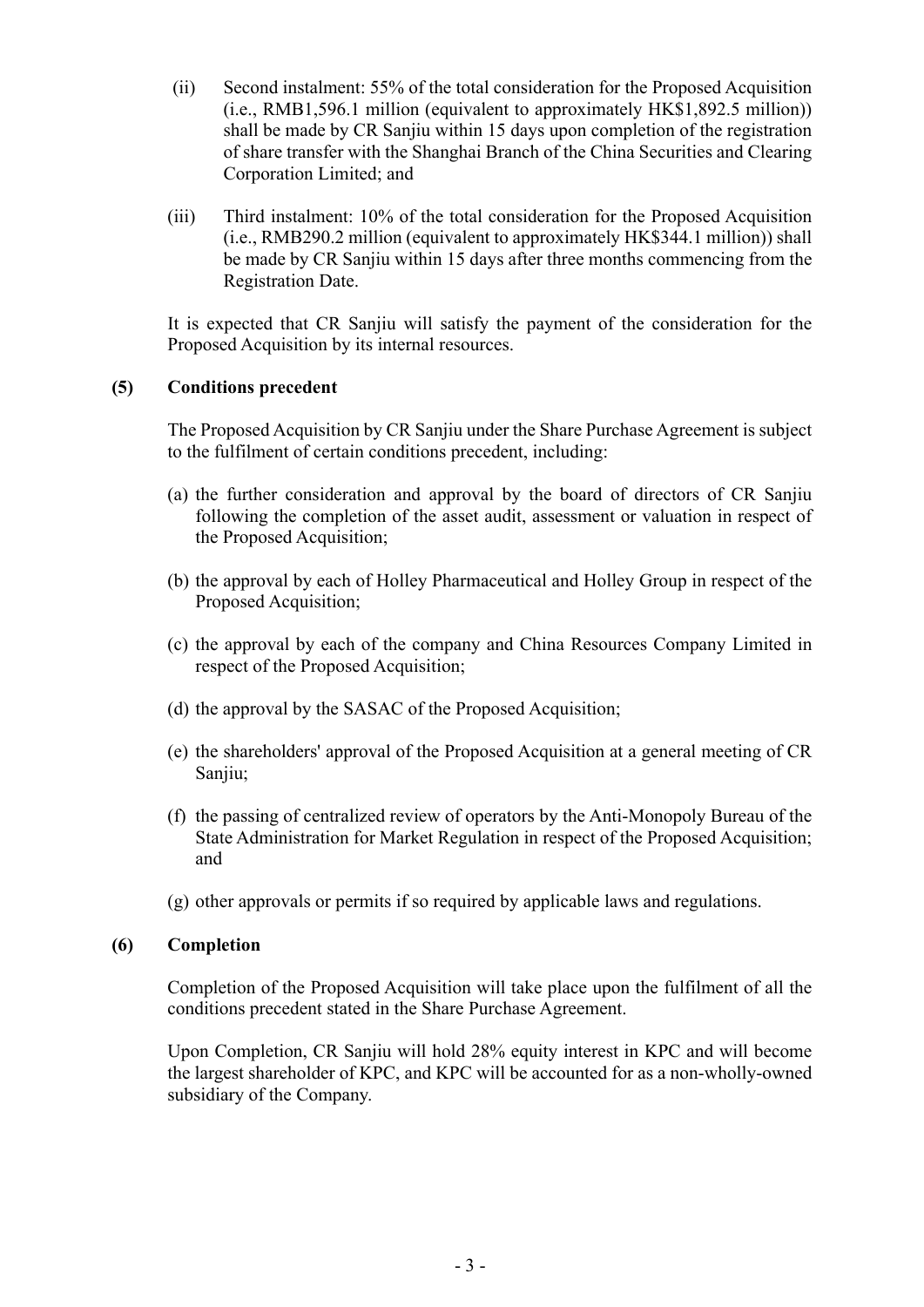### **(7) Arrangements during transitional period**

On 19 March 2022, KPC declared a dividend of RMB2.7 per ten shares of KPC (inclusive of tax), which will be borne by and distributed to the Vendors in proportion to their respective interest held in KPC. During the transitional period from the date of the Share Purchase Agreement to the Registration Date, unless the Share Purchase Agreement contemplates otherwise or with the prior written consent of CR Sanjiu, KPC shall not declare and make further distribution to its shareholders. Any profit or loss during the transitional period from the date of the Share Purchase Agreement to the Registration Date shall be borne by CR Sanjiu.

# **STRATEGIC COOPERATION WITH HOLLEY PHARMACEUTICAL**

On 6 May 2022, the Company also entered into the Strategic Cooperation Agreement with Holley Pharmaceutical, pursuant to which the parties agree to carry out comprehensive strategic cooperation in the pharmaceutical and "big health" industries in the PRC covering from panax notoginseng series and artemether series to pharmaceutical research and development and pharmaceutical distribution, and leveraging on global experience and overseas trading and cooperation platforms of Holley Group, to expand into the global market and jointly promote the global development of the traditional Chinese medicine industry. Building upon the cooperation with Holley Group, the parties will deepen their strategic cooperation with an aim to realizing a strong collaboration and a mutual beneficial business relationship.

# **INFORMATION OF THE PARTIES**

The Group's core business encompasses research and development, manufacturing, distribution and retail of an extensive range of pharmaceutical and other healthcare products. CR Sanjiu is a non-wholly-owned subsidiary of the Company, which is indirectly owned as to 63.60% by the Company as at the date of this announcement.

Holley Pharmaceutical is wholly owned by Holley Group, which is an integrated enterprise in the PRC principally engaged in cultivating the "big health" industry (including medical and healthcare services, traditional Chinese medicine and other prescription drugs), energy IoT industry, new materials industry and other innovative services. Holley Group is ultimately beneficially owned by Mr. Wang Licheng. As at the date of this announcement, KPC was owned in aggregate as to approximately 31.42% by Holley Pharmaceutical and Holley Group.

# **INFORMATION OF KPC**

KPC and its subsidiaries are principally engaged in research and development, pharmaceutical production, wholesale and distribution with a focus on innovative natural botanical drugs. Its business scope covers traditional Chinese medicine, chemical medicine and medicinal circulation. The shares of KPC have been listed on the Shanghai Stock Exchange (stock code: 600422) since December 2000. Based in Yunan Province with abundant plant resources, KPC and its subsidiaries have developed a variety of new natural botanical drugs, including the artemether series, panax notoginseng series, Tianma series, and special traditional Chinese medicines and special ethnic drugs. For the year ended 31 December 2021, KPC recorded a revenue of approximately RMB8.25 billion (equivalent to approximately HK\$9.78 billion). With its considerable experience in the PRC pharmaceutical industry, KPC is listed as one of the new key national high-tech companies and one of the Top 100 companies in the Chinese medical industry. The company's brands such as Luotai®, Tianxuanqing®, Artemedine®, Artem<sup>®</sup> and Arco<sup>®</sup>.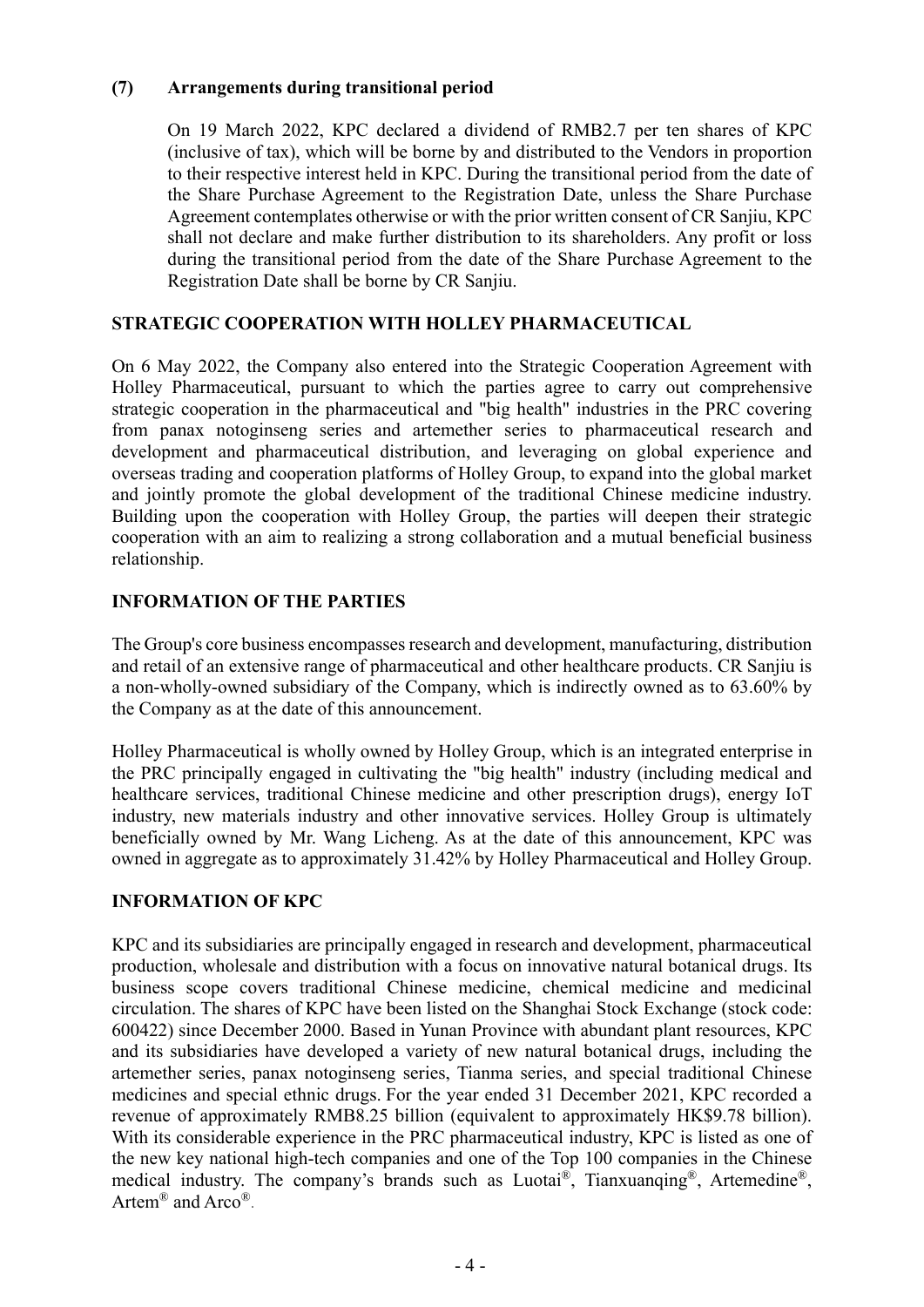According to the audited annual report of KPC*(Note 1)* prepared in accordance with the PRC generally accepted accounting principles for the years ended 31 December 2020 and 31 December 2021, the net profit before and after taxation of KPC are set out as follows:

|                            | For the year ended 31 December                                              |                                                                             |
|----------------------------|-----------------------------------------------------------------------------|-----------------------------------------------------------------------------|
|                            | 2020                                                                        | 2021                                                                        |
| Net profit before taxation | RMB540,486,511.23<br>(equivalent to<br>approximately<br>HK\$640,860,261.23) | RMB631,288,763.64<br>(equivalent to<br>approximately<br>HK\$748,525,399.94) |
| Net profit after taxation  | RMB462,182,674.98<br>(equivalent to<br>approximately<br>HK\$548,014,619.55) | RMB513,214,060.27<br>(equivalent to<br>approximately<br>HK\$608,523,043.40) |

According to the audited annual report of KPC*(Note 1)*, as at 31 December 2021, the audited net asset value of KPC was approximately RMB4,940.3 million (equivalent to approximately HK\$5,857.8 million).

*Note 1: It is expected that a special audit on KPC will be performed following the Proposed Acquisition.* 

### **REASONS FOR AND BENEFITS OF THE PROPOSED ACQUISITION**

The Proposed Acquisition is in line with the strategic development of the Group and is expected to be conducive to promoting the high quality development of the traditional Chinese medicine industry chain represented by KPC's panax notoginseng series and creating a leading enterprise in the panax notoginseng segment. In addition, leveraging on the branding and operational capability of CR Sanjiu, the Group can further explore and build up the brand of "Kun Chinese Medine 1381 (昆中药 1381)" nationally, thereby providing products with historical precipitation. The Proposed Acquisition is expected to enhance the core competitiveness of CR Sanjiu and further improve its business scale and profitability, with an aim to further strengthening the Group's overall operational capability and performance.

The Board is of the view that the terms of the Share Purchase Agreement, the Strategic Cooperation Agreement and the transactions contemplated thereunder are on normal commercial terms after arm's length basis negotiation, fair and reasonable and in the interests of the Company and its Shareholders as a whole.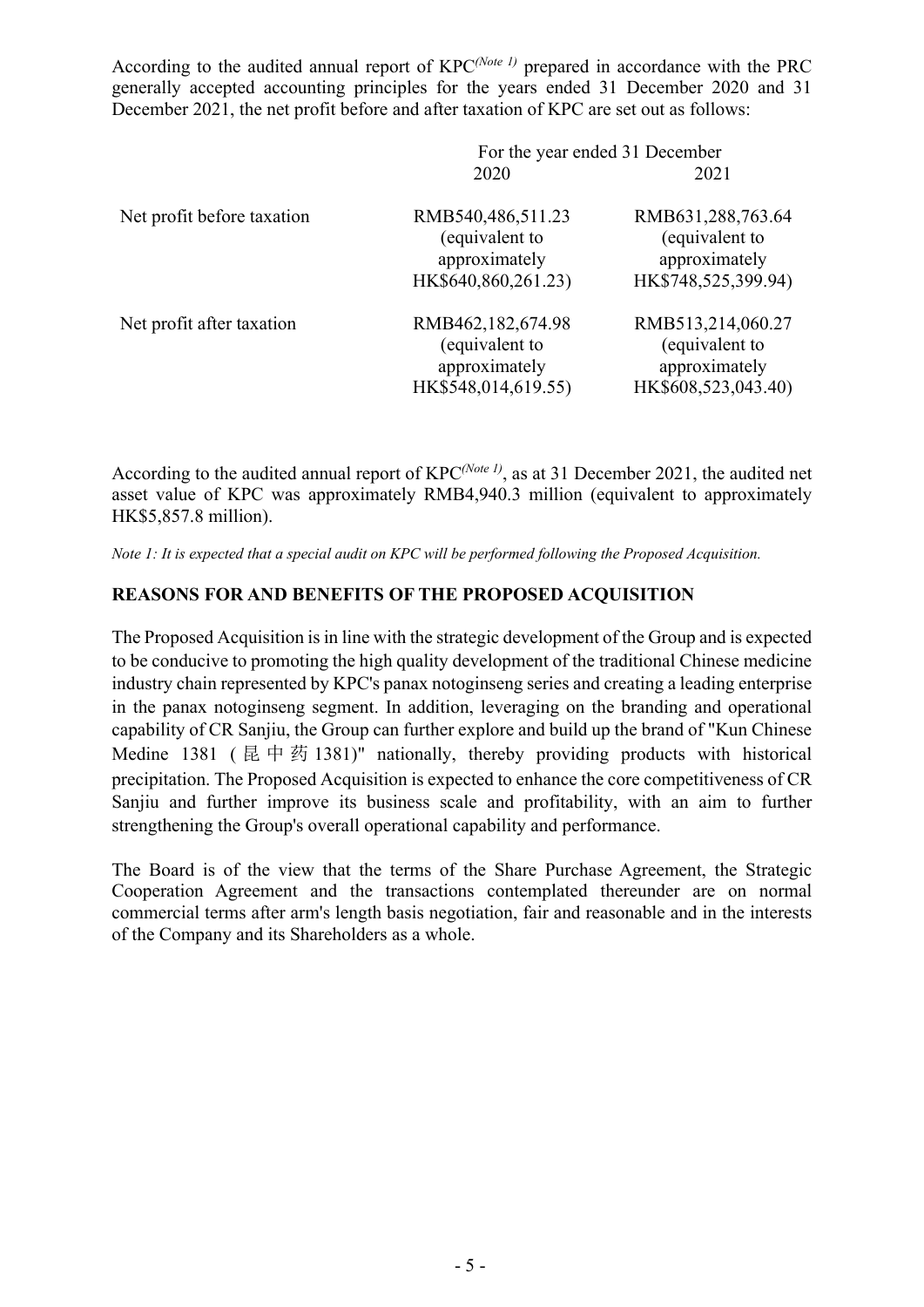# **IMPLICATIONS UNDER THE LISTING RULES**

As one of the relevant percentage ratio(s) under the Listing Rules in respect of the Proposed Acquisition contemplated under the Share Purchase Agreement exceeds 5% but is less than 25%, the Proposed Acquisition constitutes a discloseable transaction for the Company under the Listing Rules and is subject to the notification and announcement requirements but exempt from shareholders' approval requirements under Chapter 14 of the Listing Rules.

As the Strategic Cooperation Agreement provides a framework of cooperation between the Company and Holley Pharmaceutical, the terms thereunder do not constitute any notifiable transaction under Chapter 14 of the Listing Rules at the date of this announcement. If any of the transactions under the Strategic Cooperation Agreement materialises and constitutes notifiable transaction(s) and/or connected transaction(s) under Chapter 14 and/or Chapter 14A of the Listing Rules, the Company will comply with the applicable requirements under the Listing Rules and further announcement(s) will be made by the Company in compliance with the Listing Rules as and when appropriate.

**As Completion of the Proposed Acquisition is subject to the fulfilment of the conditions precedent stated in the Share Purchase Agreement, the Proposed Acquisition may or may not proceed. Accordingly, Shareholders and potential investors of the Company should exercise caution when dealing in the securities of the Company.** 

# **DEFINITIONS**

In this announcement, the following expressions have the meanings set out below unless the context requires otherwise:

| "Board"               | the board of Directors of the Company;                                                                                                                                                                                                                                                                         |
|-----------------------|----------------------------------------------------------------------------------------------------------------------------------------------------------------------------------------------------------------------------------------------------------------------------------------------------------------|
| "Company"             | China Resources Pharmaceutical Group Limited, a<br>company incorporated in Hong Kong with limited<br>liability, the share of which are listed on The Stock<br>Exchange of Hong Kong Limited (stock code: 3320);                                                                                                |
| "Completion"          | the completion of the Proposed Acquisition pursuant to<br>the terms and conditions of the Share Purchase<br>Agreement;                                                                                                                                                                                         |
| "connected person(s)" | has the meaning ascribed thereto under the Listing<br>Rules;                                                                                                                                                                                                                                                   |
| "CR Sanjiu"           | China Resources Sanjiu Medical & Pharmaceutical Co.,<br>Ltd. $(\ddot{\mathbb{1}}$ 潤三九醫藥股份有限公司), a company<br>established in the PRC with limited liability and the<br>shares of which are listed on the Shenzhen Stock<br>Exchange (stock code: 000999), and a non-wholly-<br>owned subsidiary of the Company; |
| " $Directory$ "       | the director(s) of the Company;                                                                                                                                                                                                                                                                                |
| "Group"               | the Company and its subsidiaries;                                                                                                                                                                                                                                                                              |
| "HK\$"                | Hong Kong dollars, the lawful currency of Hong Kong;                                                                                                                                                                                                                                                           |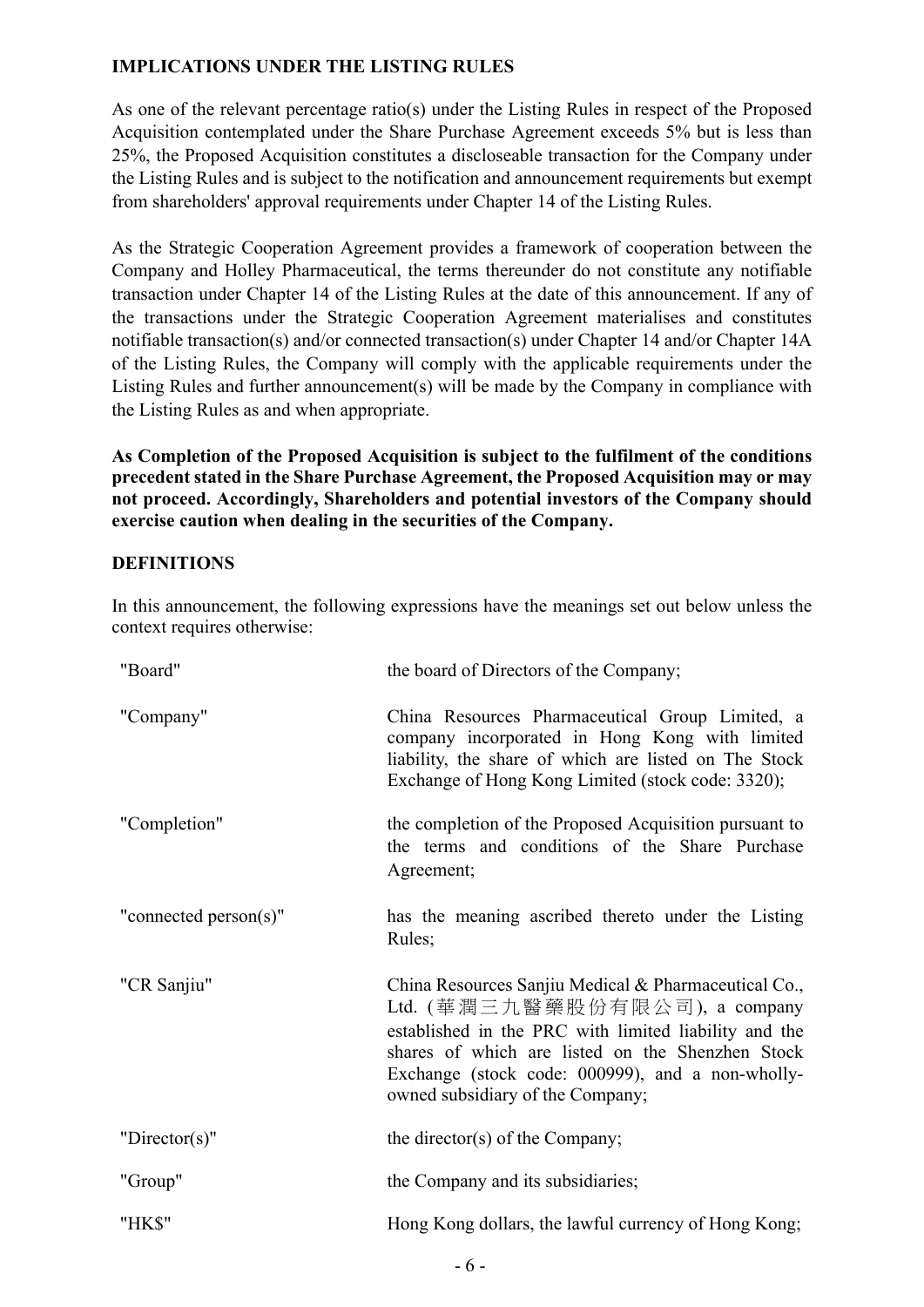| "Holley Group"             | Holley Group Company Limited (華立集團股份有限<br>公司), a company established in the PRC with limited<br>liability<br>and the parent company<br>of Holley<br>Pharmaceutical;                                                                         |
|----------------------------|---------------------------------------------------------------------------------------------------------------------------------------------------------------------------------------------------------------------------------------------|
| "Holley Pharmaceutical"    | Holley Pharmaceutical Group Co., Ltd. (華立醫藥集團<br>有限公司), a company established in the PRC with<br>limited liability;                                                                                                                         |
| "Hong Kong"                | the Hong Kong Special Administrative Region of the<br>PRC;                                                                                                                                                                                  |
| "KPC"                      | KPC Pharmaceuticals, Inc (昆藥集團股份有限公司), a<br>company established in the PRC with limited liability<br>and the shares of which are listed on the Shanghai Stock<br>Exchange (stock code: 600422);                                             |
| "Listing Rules"            | the Rules Governing the Listing of Securities on The<br>Stock Exchange of Hong Kong Limited, as amended,<br>supplemented or otherwise modified from time to time;                                                                           |
| "PRC"                      | the People's Republic of China, for the purposes of this<br>announcement only, excluding Hong Kong, Macau<br>Special Administrative Region of the PRC and Taiwan;                                                                           |
| "Proposed Acquisition"     | the proposed acquisition by CR Sanjiu of an aggregate<br>of 212,311,616 shares of KPC (representing 28%<br>interest in KPC as of the date of this announcement)<br>pursuant to the terms and conditions of the Share<br>Purchase Agreement; |
| "Registration Date"        | the date on which the registration of share transfer<br>contemplated under the Share Purchase Agreement with<br>the Shanghai Branch of the China Securities and<br>Clearing Corporation Limited is completed;                               |
| "RMB"                      | Renminbi Yuan, the lawful currency of the PRC;                                                                                                                                                                                              |
| "SASAC"                    | the State-owned Assets Supervision and Administration<br>Commission of the State Council (國務院國有資產監<br>督管理委員會) of the PRC;                                                                                                                   |
| "Share Purchase Agreement" | the sale and purchase agreement dated 6 May 2022<br>entered into between CR Sanjiu, Holley Pharmaceutical<br>and Holley Group in respect of the Proposed<br>Acquisition;                                                                    |